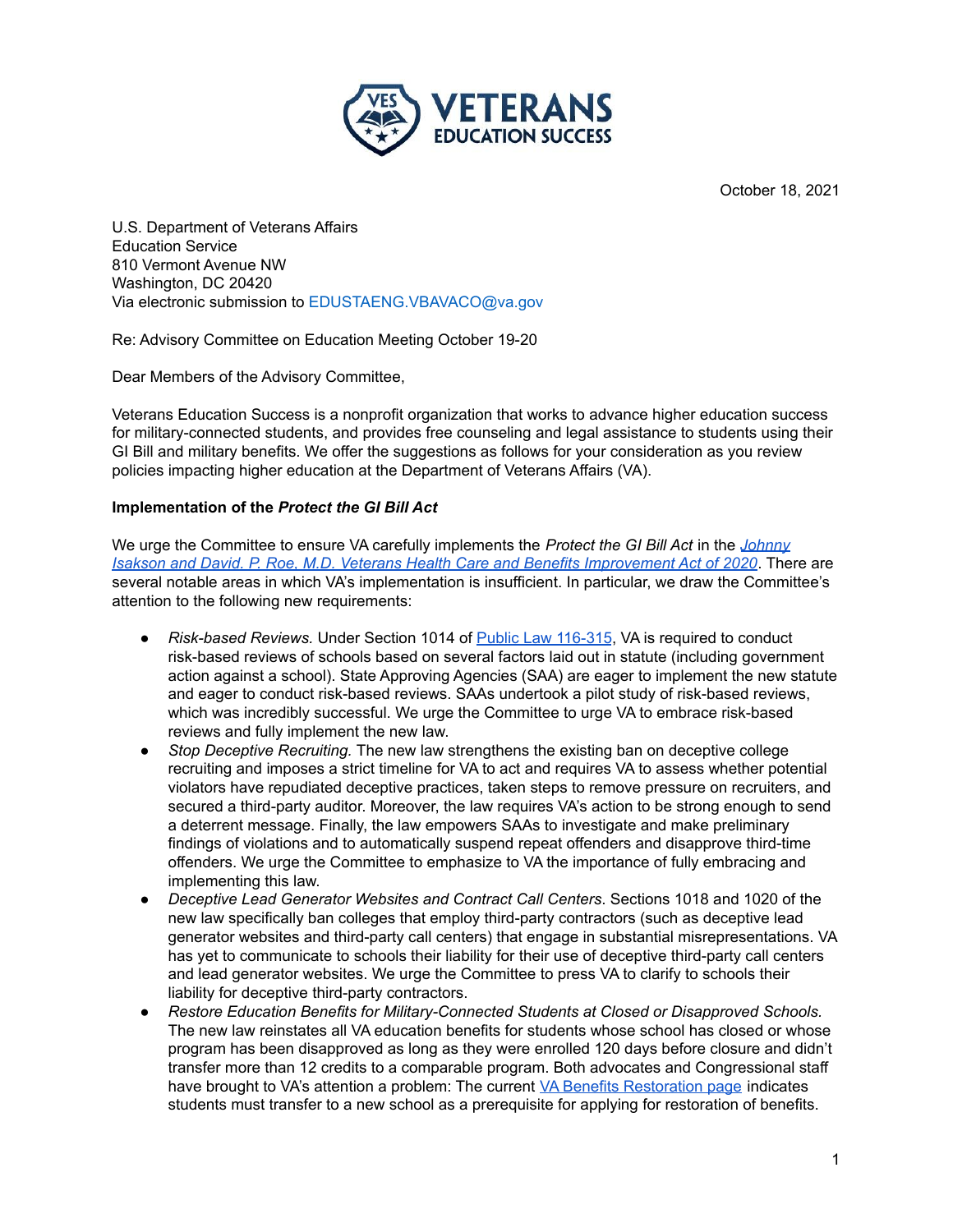This is unsupported in the statute and recklessly incentivizes students to make hasty educational decisions. $1$  The VA page also is not user-friendly as it might confuse students.

- *Give Military-Connected Students the Same Rights as Title IV Students on Overpayments.* The new law requires schools (not students) to repay VA any tuition overpayments. It also helps prevent overpayments by requiring schools to recertify after the add/drop period and by requiring monthly enrollment verification by the students.
- *Protect Military-Connected Students from Failing Schools.* If a school is terminated by the U.S. Department of Education (ED) or at risk of losing accreditation, VA must act. Under Section 1015, VA must disapprove any accredited program (including non-degree accredited programs) of a degree-granting institution if the institution is not "approved and participates in a program under title IV of the Higher Education Act" or receives a waiver, which VA must submit to Congress. The new law also requires law schools to be accredited by the American Bar Association (ABA).
- *Ensure Informed School Choice.* The new law requires schools to honor deployments and provide military-connected students a point of contact and clear information about key facts about the program, including cost, graduation and job placement rates, etc. It also stops same-day recruiting and more than 3 unsolicited recruiting attempts.

### **VA Should Clarify and Modernize Approval Criteria for GI Bill Programs**

Veterans actively rely on VA's program approval as a "stamp of approval" when selecting their academic future. Veterans place a premium on VA's implicit endorsement of schools under VA's approval of those programs. Veterans are often angry that VA put its "stamp of approval" on a school when they discover, through personal experience, their school is low-quality or fraudulent. Unfortunately, there are too many programs like ITT Tech, Corinthian Colleges, and Retail Ready harming veterans which should never have been approved to begin with. To-date, there have been numerous recent actions by the U.S. Department of Justice against colleges receiving GI Bill benefits for fraud, and yet many of these schools continue to receive GI Bill resources. 2

We believe there should be more robust standards in place before a program is approved. Currently, the initial approval requirements are weak and ambiguous. However, VA has the authority to clarify the program approval requirements in 38 USC § 3676 using regulatory action. While only Congress can strengthen program approval in 38 USC § 3672 and 3675, VA has the authority to clarify the currently undefined terms in 38 USC § 3676 (approval of nonaccredited courses). We urge VA to clarify some of these terms through regulation, including:

• *Quality*. The definition of "quality" in (c)(1) should incorporate clear student outcome metrics that ED already requires schools to report, such as student graduation, debt, default, and licensure pass rates; the percent of tuition dedicated to instruction; and earnings after leaving school. If the

<sup>1</sup> 38 USC [3699\(](https://www.law.cornell.edu/uscode/text/38/3699)a) states "Closure or Disapproval.—Any payment of educational assistance described in subsection (b) shall not—(1) be charged against any entitlement to educational assistance of the individual concerned; or (2) be counted against the aggregate period for which [section](https://www.law.cornell.edu/uscode/text/38/3695) 3695 of this title limits the receipt of educational assistance by such individual." In response to VA's denying school restoration to any veteran who had transferred any credits to a new program, Section 1021 of [Public](https://www.govinfo.gov/content/pkg/PLAW-116publ315/pdf/PLAW-116publ315.pdf) Law [116-315](https://www.govinfo.gov/content/pkg/PLAW-116publ315/pdf/PLAW-116publ315.pdf) specifies that veterans are eligible for restoration if they have transferred fewer than 12 credits: "''(2)(A) An individual described in subparagraph (B) who transfers fewer than 12 credits from a program of education that is closed or disapproved as described in subsection (b)(1) shall be deemed to be an individual who did not receive such credits, as described in subsection (b)(2), except that the period for which such individual's entitlement is not charged shall be the entire period of the individual's enrollment in the program of education. In carrying out this subparagraph, the Secretary, in consultation with the Secretary of Education, shall establish procedures to determine whether the individual transferred credits to a comparable course or program of education;" a person who has not transferred credits is eligible to apply for restoration, as they meet the statutory standard as someone "who transfers fewer than 12 credits."

<sup>2</sup> *See* Department of Justice Press Release, *Barber College Owner Pleads Guilty to Wire Fraud Scheme,* May 20, 2021[,](https://www.justice.gov/usao-sdms/pr/jackson-man-pleads-guilty-wire-fraud-scheme-designed-fraudulently-obtain-gi-bill-funds) <https://www.justice.gov/usao-sdms/pr/jackson-man-pleads-guilty-wire-fraud-scheme-designed-fraudulently-obtain-gi-bill-funds>; Department of Justice Press Release, Owner of Dog Training School Sentence for Defrauding V.A. of over \$1.5 Million in GI Bill *Benefits*, April 30, 2021,

[https://www.justice.gov/usao-wdtx/pr/owner-dog-training-school-sentenced-defrauding-va-over-15-million-gi-bill-benefits;](https://www.justice.gov/usao-wdtx/pr/owner-dog-training-school-sentenced-defrauding-va-over-15-million-gi-bill-benefits) Department of Justice Press Release, For-Profit Trade School Owner Found of Defrauding VA, Student Veterans, April 15, 2020, <https://www.justice.gov/usao-ndtx/pr/profit-trade-school-owner-found-guilty-defrauding-va-student-veterans>.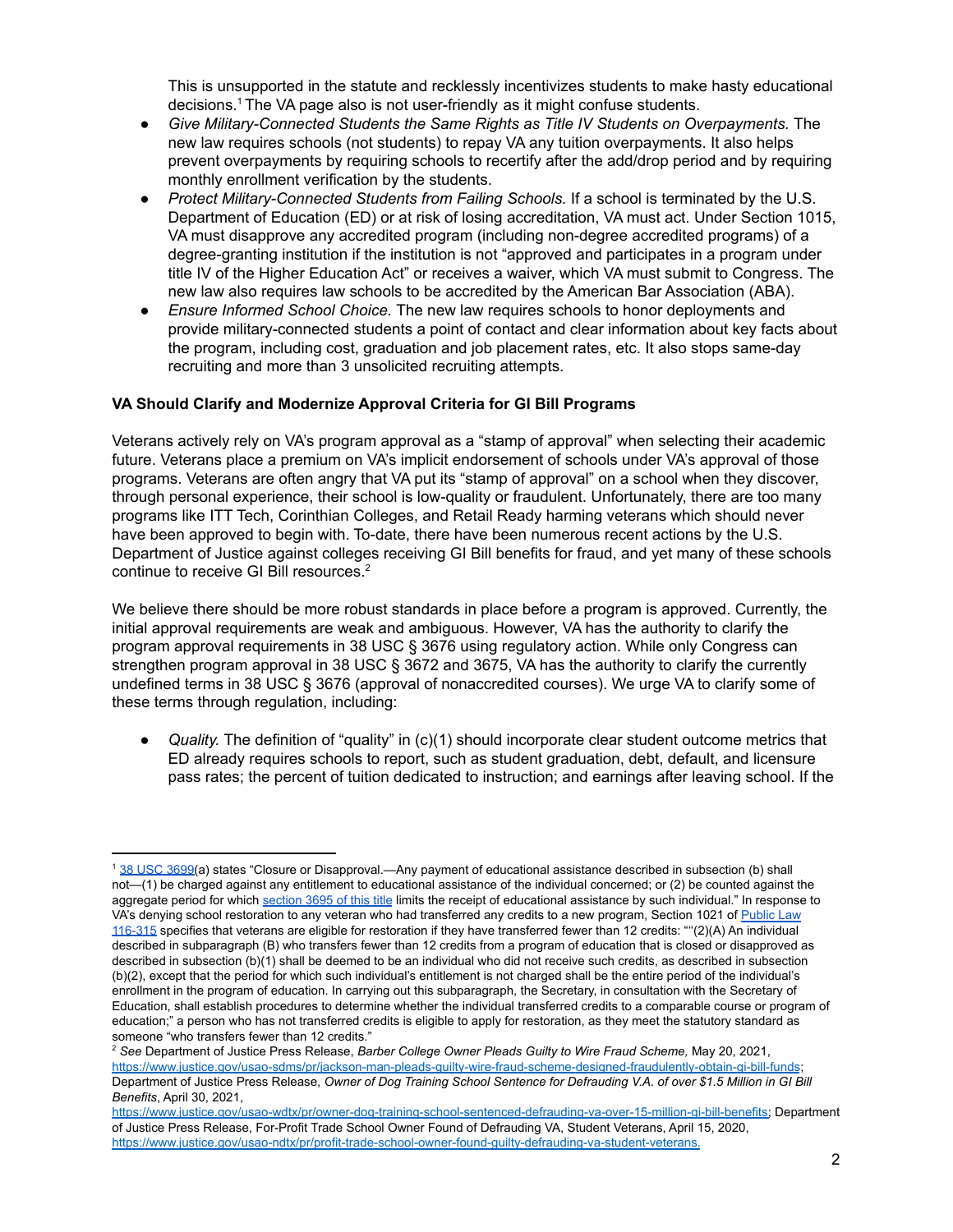majority of a school's graduates do not earn more than a high school graduate, the school did not provide sufficient return on investment;<sup>3</sup>

- *Teacher Qualifications.* The definition of teacher qualifications in (c)(4) should be clarified to ensure that programs employ teachers who have the appropriate advanced degree in the area they are teaching (such as a law degree if teaching law or a PhD or MA if teaching the humanities). Teachers of certificate programs should have relevant field experience and licensure. Teachers in licensed occupations (such as nursing) must have that license and experience;
- *Financially Sound.* The definition of "financially sound" in (c)(9) should be defined in reference to ED standards;
- *Deceptive Advertising.* The ban on deceptive advertising in (c)(10) should be clarified to prohibit the participation of any school that has faced legal or regulatory concerns over its advertising in the prior 5 years; and;
- *Good Character.* The definition of "good character" in (c)(12) should be clarified to ban administrators and teachers who have faced legal or regulatory action or any action from a licensing board.

These requirements could be implemented without burdening the SAAs by simply requiring schools to report, and attest, to SAAs that they meet these metrics and standards, with some risk-based reviews and sampling to verify compliance. Overall, the current approval process must be strengthened, and the approval authority of VA and SAAs should be clarified to adequately protect GI Bill beneficiaries. 4

# **Improve Distance Education Requirements**

To continue academic and programmatic delivery during nationwide shutdowns due to COVID, many colleges elected to move their classes to virtual or hybrid formats. This change necessitates stronger rules about quality in online education to ensure student veterans, and taxpayers, get an appropriate return on their investment.

We've received regular complaints from student veterans about the quality of education they've had during COVID, noting educational caliber in an online format has dropped significantly. Students have shared the need to withdraw from classes because they were unhappy with costly programs in which instruction consisted of watching YouTube or other videos. We encourage VA to ensure having sufficient rules in place to produce quality in online learning, including the following requirements:

- Courses to be held virtually and approved for the GI Bill still meet all prerequisites for the student's subsequent course work and licensure.
- Mandate "regular and substantive interaction" between virtual faculty and students, as ED requires. ED's requirement was [established](https://www.newamerica.org/education-policy/reports/cautionary-tale-correspondence-schools/introduction/) in response to predatory correspondence courses targeting veterans after the creation of the GI Bill in 1944.<sup>5</sup> Regular interaction with subject matter experts is essential to ensure that student veterans are receiving a worthwhile education, and we encourage the Committee to recommend that VA implement a similar requirement and monitor colleges' compliance to best promote success for student veterans.
- Mandate that "clock hours" used by virtual career and vocational training programs that offer hands-on training are live and not asynchronous (prerecorded) classes. Career and vocational training programs often use "clock hours" instead of credit hours to measure the students' amount of time in class. It is vital for programs that rely on hands-on experience to use live instruction and to ensure the students have completed the necessary hours of training. Additionally, further reporting and transparency are needed regarding these programs and how they are accomplishing their hands-on training.

<sup>&</sup>lt;sup>3</sup> See Veterans Education Success, Should College Spend the GI Bill on Veterans' Education or Late Night TV Ads? April 2019, [https://vetsedsuccess.org/should-colleges-spend-the-gi-bill-on-veterans-education-or-late-night-tv-ads-and-which-colleges-offer-the](https://vetsedsuccess.org/should-colleges-spend-the-gi-bill-on-veterans-education-or-late-night-tv-ads-and-which-colleges-offer-the-best-instructional-bang-for-the-gi-bill-buck/)[best-instructional-bang-for-the-gi-bill-buck/.](https://vetsedsuccess.org/should-colleges-spend-the-gi-bill-on-veterans-education-or-late-night-tv-ads-and-which-colleges-offer-the-best-instructional-bang-for-the-gi-bill-buck/)

<sup>4</sup> *See* Walter Ochinko, *VA and SAA Approval and Disapproval Authority Should Be Clarified*, Veterans Education Success (Sept. 2019), *available at:* https://vetsedsuccess.org/va-and-saa-approval-and-disapproval-authority-should-be-clarified/.

<sup>5</sup> David Whitman, *The Cautionary Tale of Correspondence Schools*, New America (Dec. 11, 2018), *available at:* [https://www.newamerica.org/education-policy/reports/cautionary-tale-correspondence-schools/.](https://www.newamerica.org/education-policy/reports/cautionary-tale-correspondence-schools/)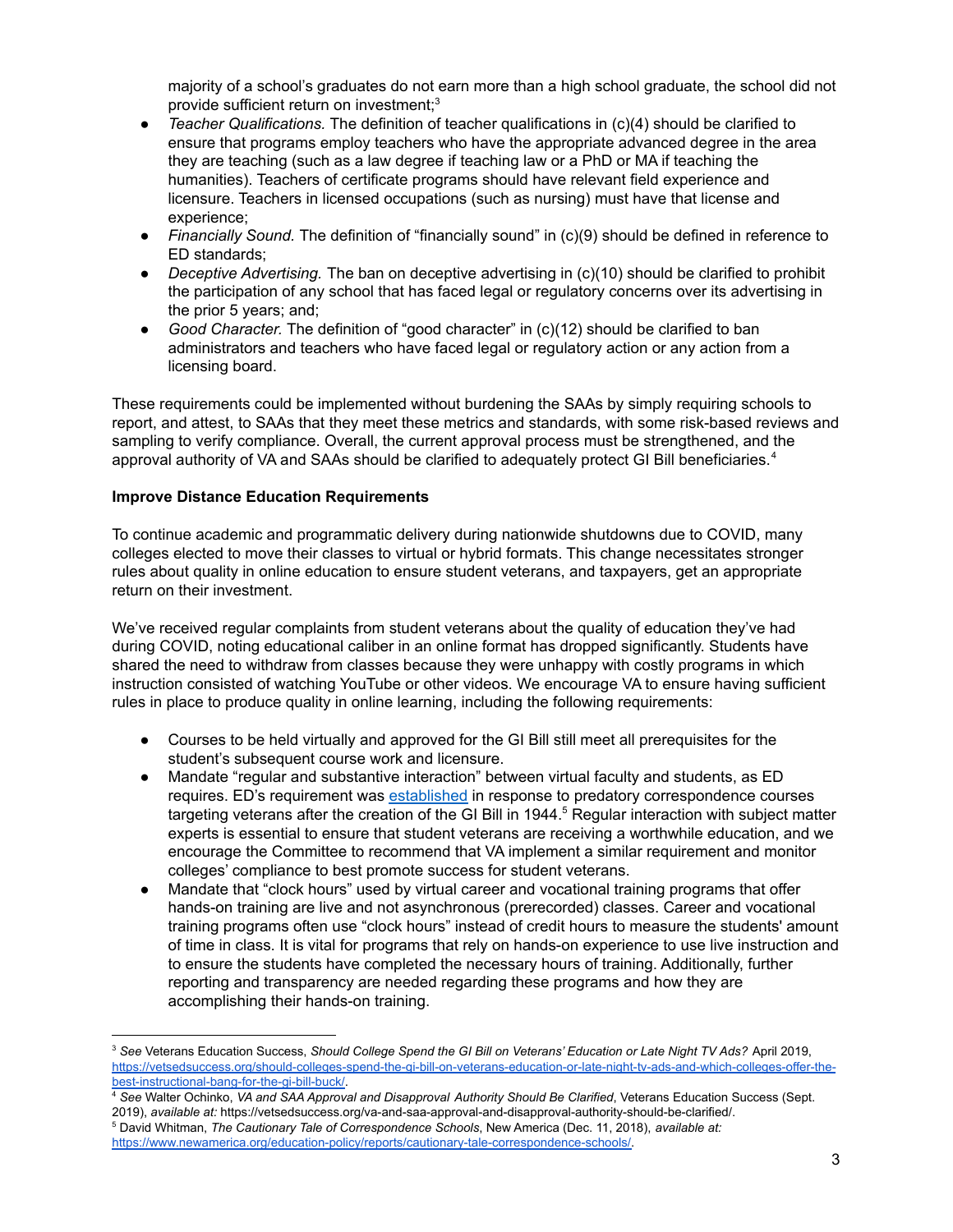- Oversight of for-profit online program management (OPM) companies be undertaken. Many schools are partnering with OPMs to offer numerous services. A loophole in guidance within ED allows for violations of the incentive compensation ban for recruiting if revenue is shared as part of a bundled package of services. $6$  Given the history of the 90/10 loophole and the incentive for low-quality for-profit colleges—and likely for-profit OPMs—to target student veterans for their GI Bill benefits, VA should conduct oversight of OPMs and their recruiting practices.
- Colleges ensure students have access to adequate technology and connectivity to engage in online coursework.

# **Ensure Continuous Ownership of the GIBill.com Domain**

In 2012, state attorneys general granted VA ownership of the [GIBill.com](http://www.gibill.com) domain in their legal settlement with a lead generator company, QuinStreet, Inc.. The company had operated the site in ways that allegedly harmed veterans and violated state consumer protection law. $<sup>7</sup>$ </sup>

Last year, VA failed to renew its ownership of the domain and the domain was purchased by a private entity. According to *Stars & [Stripes](https://www.stripes.com/news/veterans/va-has-lost-gibill-com-rights-and-some-worry-it-could-prompt-scammers-to-target-student-vets-1.648642)*, it was unclear as of late last year who owned the domain but there were ads forwarding users to public and for-profit universities. Given the history of predatory marketing and recruiting practices towards veterans, and specifically the history of GIBill.com, it is imperative that VA maintain continuous ownership of the domain and related branding.

While we understand VA is working on this issue, we urge the Committee to ensure that the Department prioritizes reclaiming and maintaining ownership of the GIBill.com domain.

### **Fully Implement the** *Career Ready Student Veterans Act*

Despite a 2016 statute, some programs that are approved for GI Bill benefits lack the proper programmatic accreditation or state recognition, such that they leave students ineligible for the job they trained for. Congress enacted the *Career Ready Student Veterans Act* (Section 409 of [Public](https://www.congress.gov/114/plaws/publ315/PLAW-114publ315.htm) Law  $(114-315)^8$  $(114-315)^8$  $(114-315)^8$  in 2016 to address this problem, but programs failing to meet these criteria are still being approved for the GI Bill.

Fifty-nine degree programs identified as approved for GI Bill in our 2015 research report, "[The](https://vetsedsuccess.org/the-gi-bill-pays-for-degrees-that-do-not-lead-to-job/) GI Bill Pays for [Degrees](https://vetsedsuccess.org/the-gi-bill-pays-for-degrees-that-do-not-lead-to-job/) that Do Not Lead to a Job,"<sup>9</sup> failed to prepare graduates for state licensure or certification. According to our follow up report, "Despite a 2016 Statute, The GI Bill Still Pays for [Degrees](https://vetsedsuccess.org/ves-report-despite-a-2016-statute-the-gi-bill-still-pays-for-degrees-that-do-not-lead-to-a-job/) that Do Not [Lead](https://vetsedsuccess.org/ves-report-despite-a-2016-statute-the-gi-bill-still-pays-for-degrees-that-do-not-lead-to-a-job/) to a Job,"<sup>10</sup> thirty-two of those programs were still enrolling GI Bill beneficiaries in 2018, despite Congress' passage of the 2016 statute. For example, law schools were still approved for the GI Bill that lacked the proper accreditation by the ABA, which is necessary to become a licensed lawyer in almost every state.

We appreciate the action VA took in January and February 2020 to disapprove GI Bill eligibility for three California law schools that were not ABA-accredited and for 16 programs at Ashford that failed to meet the requirements of the *Career Ready Student Veterans Act*. Still, other programs remain GI Bill-approved while failing statutory requirements, including examples of non-ABA accredited law schools.<sup>11</sup> We

https://www.newamerica.org/education-policy/reports/considering-online-program-management-opm-contract/.

https://vetsedsuccess.org/ves-report-despite-a-2016-statute-the-gi-bill-still-paysfor-degrees-that-do-not-lead-to-a-job/.

<sup>6</sup> Alejandra Acosta, Clare McCann and Iris Palmer, *Considering an Online Program Management (OPM) Contract*, New America (Sept. 15, 2020), *available at:*

<sup>7</sup> *See, e.g.*, Delaware Attorney General news release, "Biden Protects Servicemembers from Misleading Educational Recruiting Practices," *available at:*

<sup>8</sup> Section 409 of P.L. 114-315, the Jeff Miller and Richard Blumenthal Veterans Healthcare and Benefits Improvement Act of 2016, *available at:* https://www.congress.gov/114/plaws/publ315/PLAW-114publ315.htm. https://news.delaware.gov/2012/06/27/biden-protects-servicemembers-from-misleading-educational-recruiting-practices-2/

<sup>&</sup>lt;sup>9</sup> Walter Ochinko, The GI Bill Pays for Degrees that Do Not Lead to a Job, Veterans Education Success (Sept. 2015), available at: https://vetsedsuccess.org/the-gi-bill-pays-for-degrees-that-do-not-lead-to-job/.

<sup>&</sup>lt;sup>10</sup> Walter Ochinko, Despite a 2016 Statute, The GI Bill Still Pays for Degrees that Do Not Lead to a Job, Veterans Education Success (April 2018), *available at:*

<sup>&</sup>lt;sup>11</sup> For example, San Joaquin College of Law is [approved](https://www.va.gov/gi-bill-comparison-tool/profile/31139005) for GI Bill funds and according to the GI Bill Comparison Tool currently has 8 GI Bill students attending, yet is not ABA [accredited](http://www.sjcl.edu/index.php/accreditation).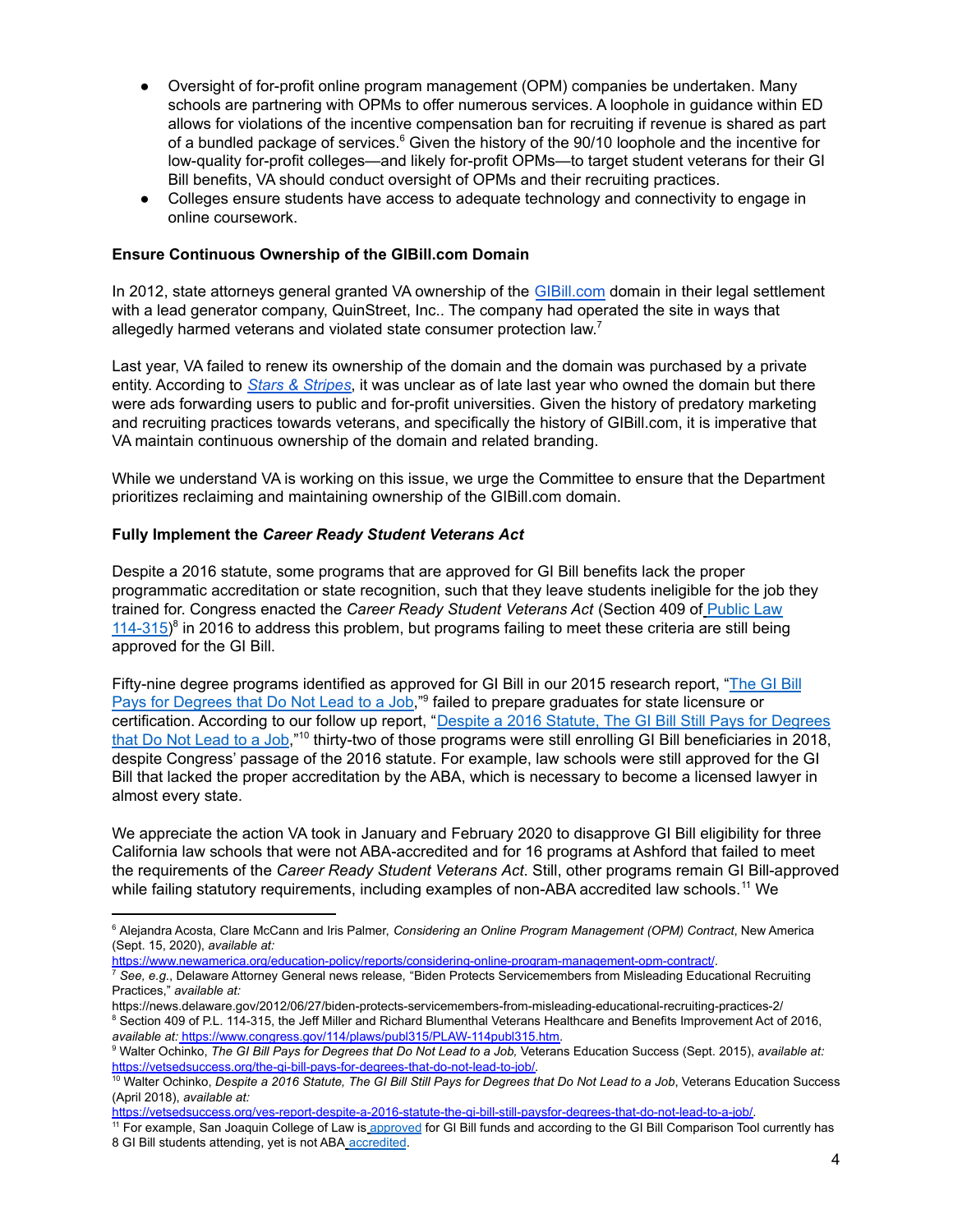recommend VA increase training for—and work more closely with—SAAs to ensure they are implementing the law on a consistent basis.

### **Update the GI Bill Comparison Tool to Give Veterans the Information Needed to Make an Informed College Choice**

Countering the aggressive marketing by predatory colleges necessitates that VA provide warnings and dramatically improve the GI Bill Comparison Tool to preserve the integrity of this valuable educational benefit. The GI Bill Comparison Tool contains important information for both prospective students and researchers, but it omits key data while lacking user-friendliness. We understand and support the Veterans Benefits Administration's (VBA) Comparison Tool modernization project, and urge VA to ensure the revamped Tool includes:

- Side-by-side comparisons of schools.
- Searches by major or degree sought by geographic area.
- Updated student outcome metrics from ED.
- A "Risk Index" to enable students to avoid risky schools and improved "Caution Flags."
- All student complaints received by VA, not just closed ones for the past 2 years.
- A list of all closed schools such as ITT Tech, Corinthian, Education Corporation of America campuses, and others on the data dashboard.
- The option for students to make the narrative portion of their complaint public.

### **Automate the Existing Restoration of GI Bill Benefits**

Veterans were not immune to the widespread ramifications of COVID unemployment rates, which increased from 3.8% in March of 2020 and hit a high of 11.8% the following month. Given the COVID crisis, many veterans are struggling financially.

At the same time, VA experienced a low [uptake](https://rebootcamp.militarytimes.com/news/education/2018/05/07/why-arent-more-vets-applying-to-get-gi-bill-restored/) on applications for restoration of GI Bill benefits for veterans who attended schools that closed between January 1, 2015, and August 16, 2017—including ITT Tech and Corinthian, which had a high enrollment of GI Bill students. The long-term effects persist for many veterans who were defrauded by such low-quality schools and who did not earn a degree. These veterans are still struggling to meet financial obligations, remain out of work, and continue to be in need of training leading to viable long-term career options.

Given VBA's careful record-keeping to document student attendance at schools, and thus eligibility for benefits restoration (e.g., were enrolled within 120 days of the school's closure), VA should be proactive in restoring their GI Bill without requiring veterans to demonstrate eligibility via redundant measures.

#### **Grant Equitable Relief for GI Bill "Retroactive Readjustments"**

Veterans who seek our help when VA is pursuing collections for GI Bill overpayments largely fall into two categories: overpayments for enrollment changes, and "retroactive readjustments" of GI Bill benefits awarded to a veteran. A "retroactive readjustment" means that VA adjusts a veteran's GI Bill eligibility after the veteran has used the benefit.

We have helped beneficiaries whose GI Bill entitlement has been retroactively lowered, sometimes years after the individual has completed their degree. We have helped many with retroactive readjustments in the tens of thousands of dollars, and some as high as \$100,000. If the veteran lied to, or misled VA in some way, then VA should require reimbursement. Absent such fraud, it is unfair to retroactively change a veteran's GI Bill eligibility after he or she has already finished the classes.

Retroactive adjustment of GI Bill benefits can also take place when a school moves from a higher-cost housing allowance "code" to a lower-cost one. A defect in the Long-Term Solution (LTS) system, which pays GI Bill benefits, is that if a school moves it will trigger an overpayment notice for any student who has ever attended that school, even if they attended it when it was in the higher-cost area. It is incumbent